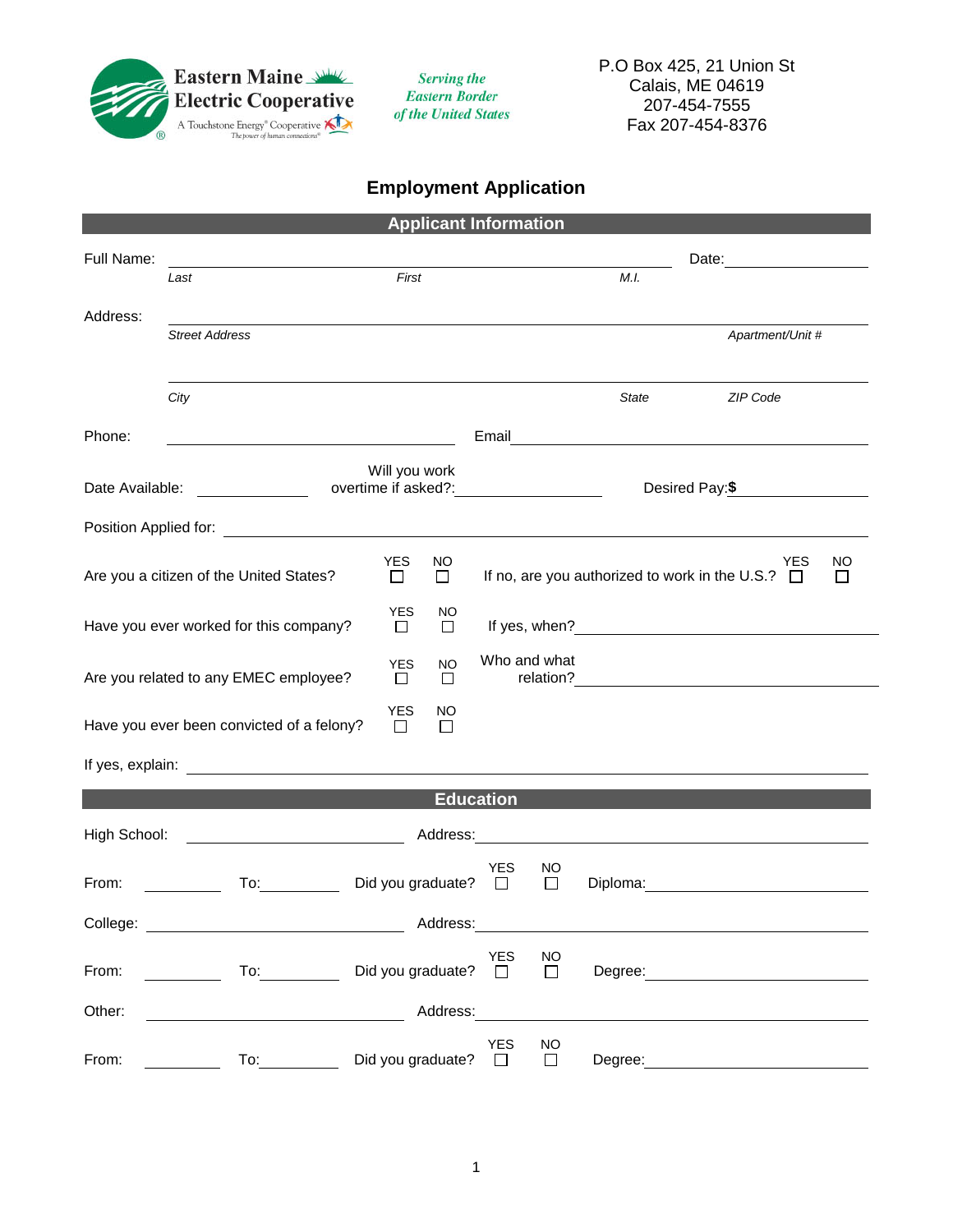| <b>Previous Employment</b>                               |                                                                                                                        |                       |                |  |                                                                                                                                                                                                                                        |
|----------------------------------------------------------|------------------------------------------------------------------------------------------------------------------------|-----------------------|----------------|--|----------------------------------------------------------------------------------------------------------------------------------------------------------------------------------------------------------------------------------------|
| Company:                                                 | <u> 1989 - Johann Stoff, Amerikaansk politiker († 1908)</u>                                                            |                       |                |  |                                                                                                                                                                                                                                        |
| Address:                                                 |                                                                                                                        |                       |                |  | Supervisor:<br><u> Communication</u>                                                                                                                                                                                                   |
| Job Title:                                               | <u> 1989 - Johann Stein, mars an t-Amerikaansk kommunister (</u>                                                       |                       |                |  |                                                                                                                                                                                                                                        |
|                                                          |                                                                                                                        |                       |                |  |                                                                                                                                                                                                                                        |
| From (Date): <u>contained</u>                            |                                                                                                                        |                       |                |  | Reason for Leaving:<br><u>Next and the manual contract of the set of the set of the set of the set of the set of the set of the set of the set of the set of the set of the set of the set of the set of the set of the set of the</u> |
| May we contact your previous supervisor for a reference? |                                                                                                                        | <b>YES</b><br>$\perp$ | NO<br>П        |  |                                                                                                                                                                                                                                        |
|                                                          |                                                                                                                        |                       |                |  |                                                                                                                                                                                                                                        |
| Company:<br>Address:                                     | <u> 1989 - Andrea State Barbara, amerikan personal di sebagai personal di sebagai personal di sebagai personal d</u>   |                       |                |  |                                                                                                                                                                                                                                        |
|                                                          | <u> 1989 - Johann Stoff, amerikansk politiker (d. 1989)</u>                                                            |                       |                |  |                                                                                                                                                                                                                                        |
| Job Title:                                               | <u> 1989 - Johann Barbara, martxa alemaniar a</u>                                                                      |                       |                |  |                                                                                                                                                                                                                                        |
|                                                          |                                                                                                                        |                       |                |  |                                                                                                                                                                                                                                        |
| From (Date): _______________                             |                                                                                                                        |                       |                |  | Reason for Leaving:<br><u> Reason</u> for Leaving:                                                                                                                                                                                     |
| May we contact your previous supervisor for a reference? |                                                                                                                        | <b>YES</b><br>$\Box$  | NO<br>$\Box$   |  |                                                                                                                                                                                                                                        |
|                                                          |                                                                                                                        |                       |                |  |                                                                                                                                                                                                                                        |
| Company:<br>Address:                                     | <u> 1989 - Johann Stoff, deutscher Stoffen und der Stoffen und der Stoffen und der Stoffen und der Stoffen und der</u> |                       |                |  | Supervisor: 2000                                                                                                                                                                                                                       |
| Job Title:                                               |                                                                                                                        |                       |                |  |                                                                                                                                                                                                                                        |
|                                                          |                                                                                                                        |                       |                |  |                                                                                                                                                                                                                                        |
|                                                          |                                                                                                                        |                       |                |  | Reason for Leaving: 1997                                                                                                                                                                                                               |
| May we contact your previous supervisor for a reference? |                                                                                                                        | <b>YES</b><br>$\perp$ | NO.<br>$\perp$ |  | If no, reason $\qquad \qquad$                                                                                                                                                                                                          |
| <b>Military Service</b>                                  |                                                                                                                        |                       |                |  |                                                                                                                                                                                                                                        |
| Branch:                                                  | <u> 1980 - John Stone, amerikansk politiker (</u>                                                                      |                       |                |  | From: To: To:                                                                                                                                                                                                                          |
| Rank at Discharge:                                       |                                                                                                                        |                       |                |  |                                                                                                                                                                                                                                        |
| If other than honorable, explain:                        |                                                                                                                        |                       |                |  |                                                                                                                                                                                                                                        |